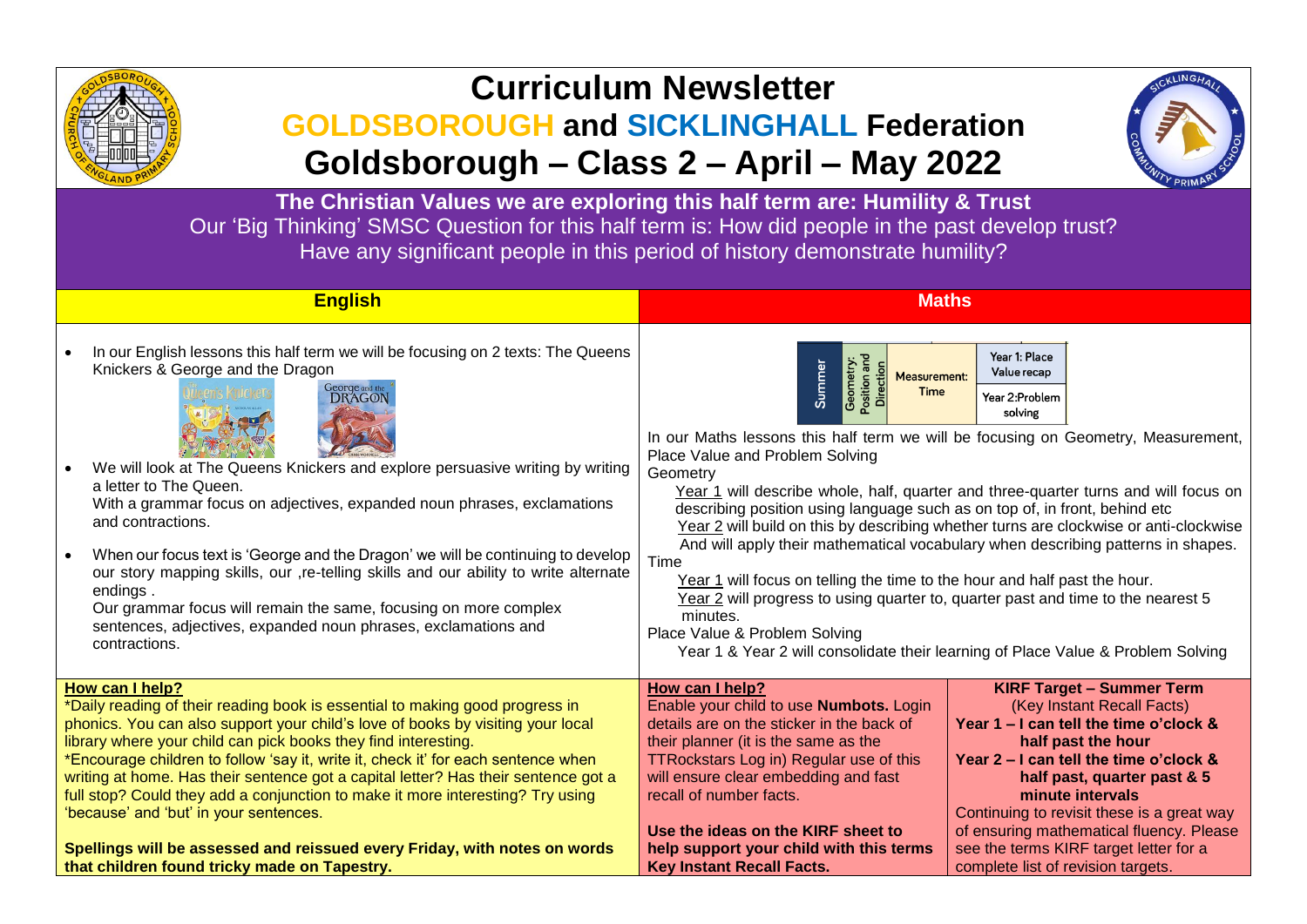#### **Curriculum: Key Skills, Knowledge and Enrichment Topic – History Science P.E Our focus is: Castles, Kings & Queens Our focus is:** Materials and their properties **Our focus is:** Racket Skills

#### **Skills / Knowledge to be developed:**

Year 1 pupils will learn to explain why William I was known as William the Conqueror. They will be able to tell at least one thing that Henry VIII and will be able to explain some simple facts about Queen Victoria.



**Year 2 pupils will** learn to understand some of the key developments of the Victorian age and be able to talk



about some of the key events in Queen Victoria's life. They will be able to use vocabulary such as monarch, succession and parliament

**Greater Depth Challenges:** Pupils can use their skills and knowledge to discuss some of the changes between the Kings & Queens and how they ruled. They will be able to understand democracy at a simple level.

#### **Applied through:**

**How can I help?**

History / English /Art / Computing / Debate

You can visit fantastic websites like:

<https://www.bbc.co.uk/bitesize/topics/zkrkscw>

Or try taking a trip to The Royal Armouries in Leeds

**Skills / knowledge to be developed:** *\*Scientific Knowledge \*Working Scientifically*

Year 1 will explore and compare and describe the simple physical properties of a variety of everyday materials.



They will compare and group together a variety of everyday materials on the basis of their simple physical properties.



Year 2 will identify and compare the suitability of a variety of everyday materials, including wood, metal, plastic, glass, brick, rock, paper and cardboard for particular uses. Find out how the

shapes of solid objects made from some materials can be changed by squashing, bending, twisting and stretching

#### **Greater Depth Challenges:**

The emphasis is on proving and explaining why. For example, suggesting why a certain material would be better suited for a specific task.

#### **Applied through:**

Science lessons. Discussing, understanding and explaining the concepts in detail.

**How can I help?**

Discuss questions like:

- What material would be best for an umbrella?
- What properties are needed for a window?

<https://www.bbc.co.uk/bitesize/articles/zdpftrd>





**And our focus is**: Throwing, jumping & running

Throwing/jumping/running in isolation and combination Target activities – Aiming towards a target

- **Skittles**
- Throwing into a hoop

#### **Skills / knowledge to be developed:**

In PE the children will be exploring ways of mastering basic movements including running, jumping, throwing



and catching. As well as developing balance, agility and co-ordination

**Greater Depth Challenges:** Pupils will be able to apply these developing skills into a range of activities.

#### **Applied through:**

PE / Games. Children will develop their techniques for balance, agility and co-ordination.

### **How can I help?**

Please ensure that children have both an outdoor and indoor kit in school (including trainers) **for the whole week** as other indoor and outdoor sessions might take place at alternative times.

Please make sure the children have warm clothes for outdoor PE as we will always endeavour to be outside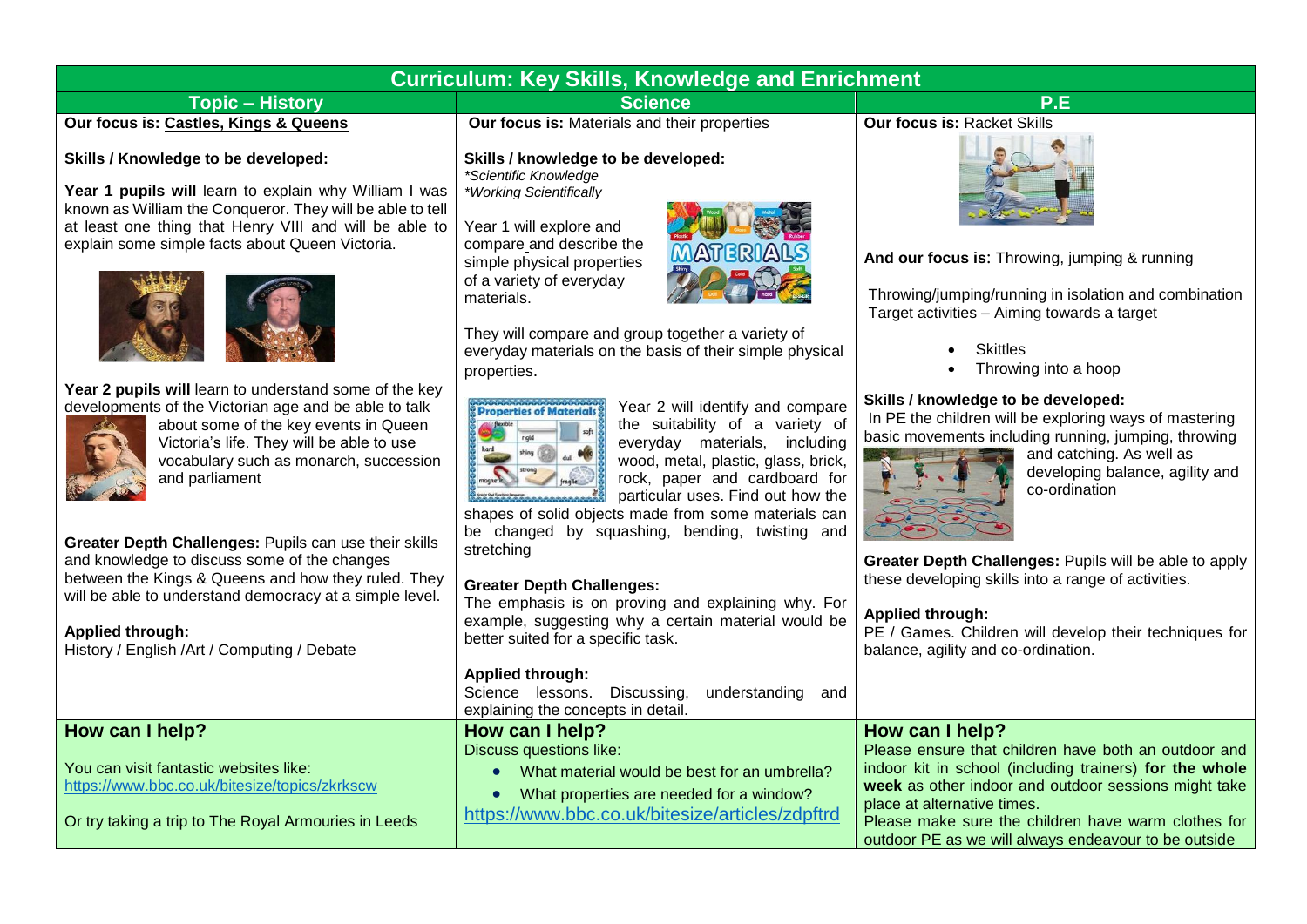| <b>Curriculum: Key Skills, Knowledge and Enrichment</b>                                                                                                                                                                                                                                                                                                |                                                                                                                                                                                                                                                                                                                                                                                                                                                                                                                                                                                                                                                                                                                                                                                                                                                                                                                                                                                                                                               |                                                                                                                                                                                                                                                                                                                                                                                                                                                                                                                                                                                                                                                                                                                                                                                                          |                                                                                                                                                                                                                                                                                                                                                                                                                                                                                                                                                                                                                                                                                                                                                                                                                                                                                                                                                                                                                                                                                                                                                                                                           |  |  |  |
|--------------------------------------------------------------------------------------------------------------------------------------------------------------------------------------------------------------------------------------------------------------------------------------------------------------------------------------------------------|-----------------------------------------------------------------------------------------------------------------------------------------------------------------------------------------------------------------------------------------------------------------------------------------------------------------------------------------------------------------------------------------------------------------------------------------------------------------------------------------------------------------------------------------------------------------------------------------------------------------------------------------------------------------------------------------------------------------------------------------------------------------------------------------------------------------------------------------------------------------------------------------------------------------------------------------------------------------------------------------------------------------------------------------------|----------------------------------------------------------------------------------------------------------------------------------------------------------------------------------------------------------------------------------------------------------------------------------------------------------------------------------------------------------------------------------------------------------------------------------------------------------------------------------------------------------------------------------------------------------------------------------------------------------------------------------------------------------------------------------------------------------------------------------------------------------------------------------------------------------|-----------------------------------------------------------------------------------------------------------------------------------------------------------------------------------------------------------------------------------------------------------------------------------------------------------------------------------------------------------------------------------------------------------------------------------------------------------------------------------------------------------------------------------------------------------------------------------------------------------------------------------------------------------------------------------------------------------------------------------------------------------------------------------------------------------------------------------------------------------------------------------------------------------------------------------------------------------------------------------------------------------------------------------------------------------------------------------------------------------------------------------------------------------------------------------------------------------|--|--|--|
| <b>French</b>                                                                                                                                                                                                                                                                                                                                          | <b>Music</b>                                                                                                                                                                                                                                                                                                                                                                                                                                                                                                                                                                                                                                                                                                                                                                                                                                                                                                                                                                                                                                  | <b>PSHE / Wellbeing</b>                                                                                                                                                                                                                                                                                                                                                                                                                                                                                                                                                                                                                                                                                                                                                                                  | <b>R.E.</b>                                                                                                                                                                                                                                                                                                                                                                                                                                                                                                                                                                                                                                                                                                                                                                                                                                                                                                                                                                                                                                                                                                                                                                                               |  |  |  |
| <b>Our focus is: Happy Birthday Song</b><br><b>VE</b><br>Y1 & Y2:<br>Learn how to sing the Happy Birthday<br>song in French<br>Skills / knowledge to be developed:<br>Respond to a range of songs and rhymes,<br>following the written words.<br><b>Applied through:</b><br>Singing French Happy Birthday song<br>when it is a class members birthday. | Our focus is: Friendship Song by<br>Joanna Mangona and Pete Readman<br>Skills / knowledge to be developed:<br>Listen and Appraise<br><b>Musical Activities</b><br>Perform the Song<br><b>Songs Explored:</b><br>Count On Me: Bruno Mars<br>We Go Together: Grease soundtrack<br>You Give A Little Love: Bugsy Malone<br>That's What Friends Are For: Gladys Knight,<br>Stevie Wonder, Dionne Warwick and Elton<br>John<br>You've Got A Friend in Me: Randy Newman<br><b>Applied through:</b><br>*Musical Games: Find the pulse, listen to<br>the rhythm and clap back. Listen and<br>sing back with added vocal warm-ups<br>*Play Instruments with the Song:<br>With or Without Notation: The notes the<br>children will be using on glockenspiel<br>are: Easy part - D and C Medium part -<br>G, F and C<br>*Compose with the Song: Using your<br>instruments<br>Children will begin to compose their own<br>accompaniments to the song.<br>*Performing the Compositions<br>The children will perform their<br>compositions in small groups. | Our focus is: My future.<br>Skills / knowledge to be developed:<br>Year 1 children will be able to recognise<br>and celebrate their own strengthens and<br>interests.<br>Year 1 will also develop an<br>understanding of different jobs and to be<br>able to recognise notes and coins. They<br>will also learn about budgeting.<br>Year 2 children will be able to describe<br>their strengths and achievements.<br>Year 2 will be able to recognise the<br>difference between need and wants<br>when making decisions and what to<br>spend money on. They will also learn<br>about budgeting.<br>Greater Depth Challenge: Children to<br>be able to identify and explain the<br>strengths they can contribute to a team<br>activity.<br>Applied through: Discussion / Circle<br>time/debate/Relax Kids | Our focus is: Christianity, Muslim,<br>Judaism<br>1.7 What does it mean to belong to a faith<br>community?<br>Skills / knowledge to be developed:<br>Talk about what is special and of value about<br>belonging to a group that is important to<br>them.<br>Show an awareness that some people belong<br>to different religions.<br>Recognise and name some symbols of<br>belonging from their own experience, for<br>Christians and at least one other religion,<br>suggesting what these might mean and why<br>they matter to believers.<br>Give an account of what happens at a<br>traditional Christian infant baptism /dedication<br>and suggest what the actions and symbols<br>mean<br>Identify two ways people show they belong to<br>each other when they get married<br>Respond to examples of co-operation<br><b>Greater Depth Challenge:</b><br>Pupils are able to give examples of ways<br>in which believers express their identity<br>and belonging within faith communities,<br>responding sensitively to differences<br>Identify some similarities and differences<br>between the ceremonies studied<br><b>Applied through:</b><br>Lessons, discussion, debate and a visit<br>to church. |  |  |  |
| How can I help?<br>Watch with your child:<br>https://www.youtube.com/watch?v=YUfzr<br>kLfDX0                                                                                                                                                                                                                                                           | How can I help?<br>Explore different songs written by the<br>same artists we are using.<br>Words children need to know:<br>Keyboard, bass, guitar, percussion,<br>trumpets, saxophone, pulse, rhythm,<br>pitch, perform, audience, rap, improvise,<br>dynamics, tempo                                                                                                                                                                                                                                                                                                                                                                                                                                                                                                                                                                                                                                                                                                                                                                         | How can I help?<br>Talk with your child and explore<br>resources such as;<br>https://www.bbc.co.uk/bitesize/subjects/z<br>mpfb9q                                                                                                                                                                                                                                                                                                                                                                                                                                                                                                                                                                                                                                                                         | How can I help?<br>Explore different faiths with your child.                                                                                                                                                                                                                                                                                                                                                                                                                                                                                                                                                                                                                                                                                                                                                                                                                                                                                                                                                                                                                                                                                                                                              |  |  |  |